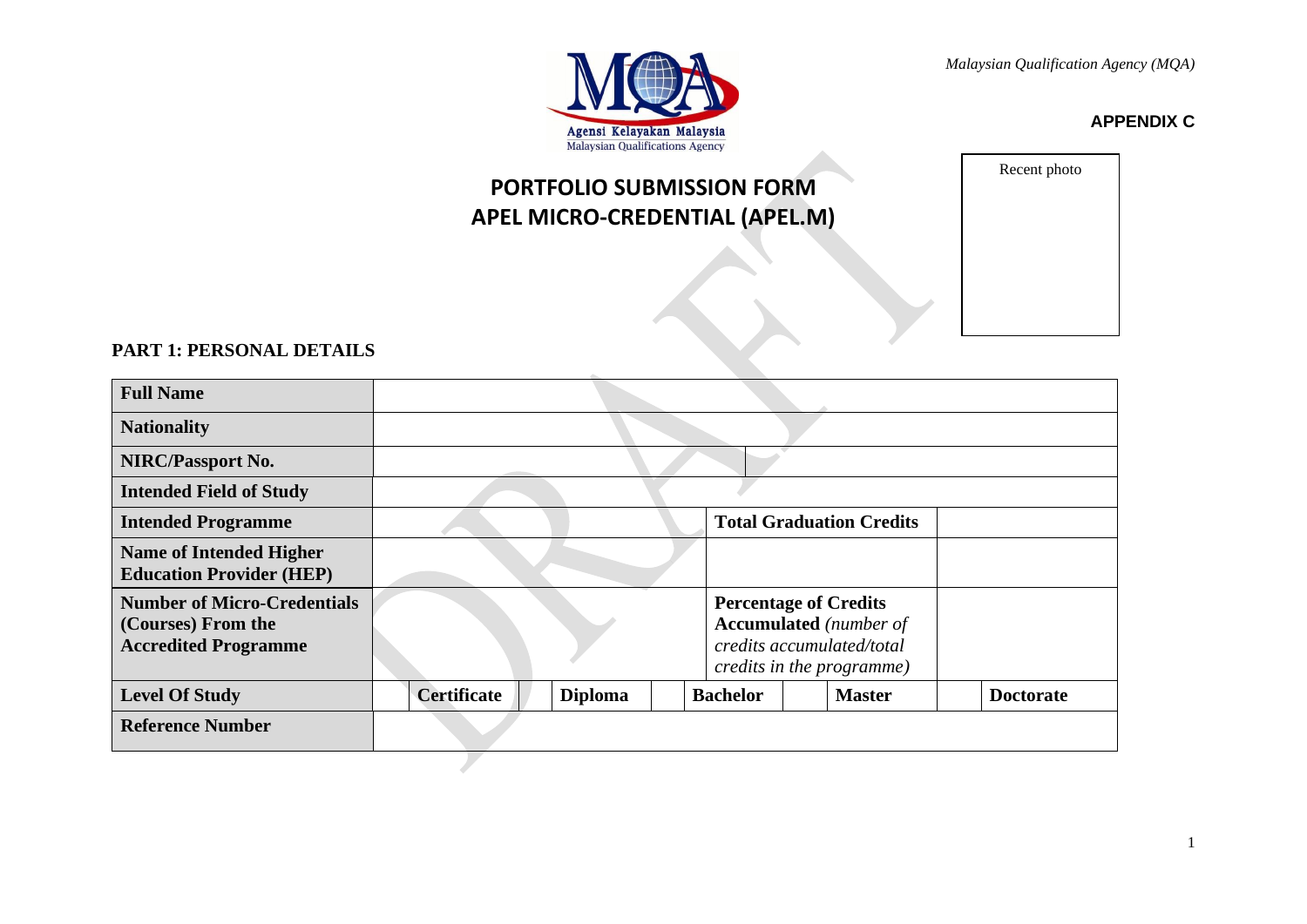## **PART 2: DETAILS OF LEARNING ACQUIRED** *(start with the most recent)*

# **a) FORMAL LEARNING**

Intentional learning/programme of study acquired in a structured context (primary school, secondary school, college or university) that led to a formal recognition / a recognised academic qualification.

| NO. | <b>ACADEMIC</b><br><b>QUALIFICATION</b> | <b>AWARDING</b><br><b>BODY/</b><br><b>INSTITUTION</b> | <b>YEAR</b><br><b>AWARDED</b> |   | (Please refer <i>Appendix 2</i> for list of skills on what I have learnt) | <b>COMPETENCIES</b> | <b>EVIDENCE OF</b><br>LEARNING*<br>(Please refer to Appendix 1<br>for examples of evidence) |   |   |   |   |  |
|-----|-----------------------------------------|-------------------------------------------------------|-------------------------------|---|---------------------------------------------------------------------------|---------------------|---------------------------------------------------------------------------------------------|---|---|---|---|--|
|     |                                         |                                                       |                               | 1 | $\overline{2}$                                                            | 3                   | $\boldsymbol{4}$                                                                            | 5 | 6 | 7 | 8 |  |
| 1.  |                                         |                                                       |                               |   |                                                                           |                     |                                                                                             |   |   |   |   |  |
| 2.  |                                         |                                                       |                               |   |                                                                           |                     |                                                                                             |   |   |   |   |  |
| 3.  |                                         |                                                       |                               |   |                                                                           |                     |                                                                                             |   |   |   |   |  |
| 4.  |                                         |                                                       |                               |   |                                                                           |                     |                                                                                             |   |   |   |   |  |
| 5.  |                                         |                                                       |                               |   |                                                                           |                     |                                                                                             |   |   |   |   |  |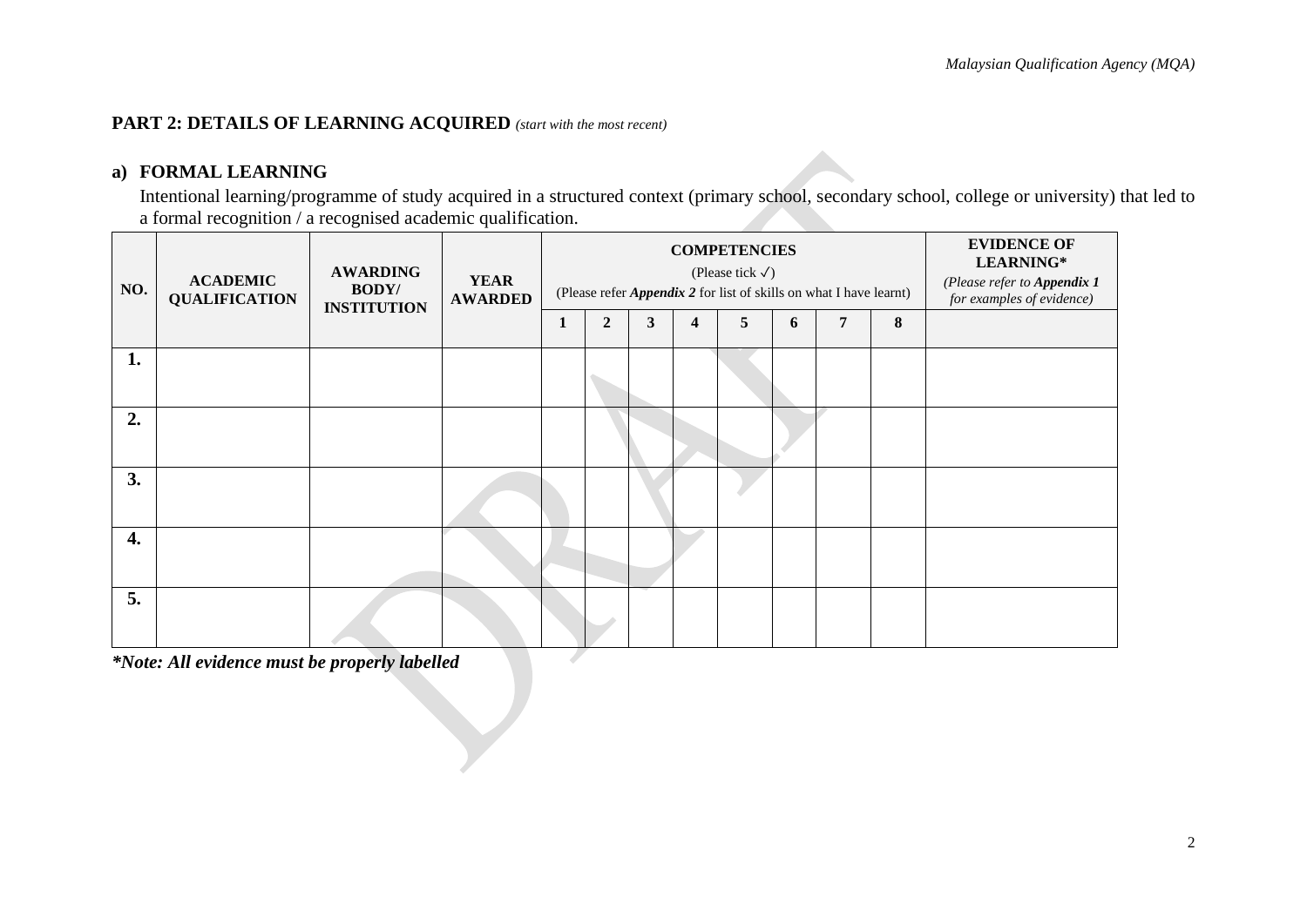## **b) INFORMAL LEARNING** *(start with the most recent)*

Learning which takes place continuously through life and work experiences. It is often unintentional learning.

| NO. | <b>NAME OF</b><br>EMPLOYER/<br><b>SELF-</b> | <b>CONTACT</b><br><b>ADDRESS</b> | <b>DURATION</b><br>(MONTH/YEAR) |           | <b>POSITION</b><br><b>HELD</b> |   | WHAT I HAVE LEARNT/ACQUIRED<br>(Please refer Appendix 2 for list of skills you have |              | <b>EVIDENCE OF</b><br>LEARNING*<br>(Please refer Appendix<br>1 for examples of<br>evidence) |   |   |                |   |  |
|-----|---------------------------------------------|----------------------------------|---------------------------------|-----------|--------------------------------|---|-------------------------------------------------------------------------------------|--------------|---------------------------------------------------------------------------------------------|---|---|----------------|---|--|
|     | <b>EMPLOYED</b>                             |                                  | <b>FROM</b>                     | <b>TO</b> |                                | 1 | $\boldsymbol{2}$                                                                    | $\mathbf{3}$ | $\overline{\mathbf{4}}$                                                                     | 5 | 6 | $\overline{7}$ | 8 |  |
| 1.  |                                             |                                  |                                 |           |                                |   |                                                                                     |              |                                                                                             |   |   |                |   |  |
| 2.  |                                             |                                  |                                 |           |                                |   |                                                                                     |              |                                                                                             |   |   |                |   |  |
| 3.  |                                             |                                  |                                 |           |                                |   |                                                                                     |              |                                                                                             |   |   |                |   |  |
| 4.  |                                             |                                  |                                 |           |                                |   |                                                                                     |              |                                                                                             |   |   |                |   |  |
| 5.  |                                             |                                  |                                 |           |                                |   |                                                                                     |              |                                                                                             |   |   |                |   |  |
| 6.  |                                             |                                  |                                 |           |                                |   |                                                                                     |              |                                                                                             |   |   |                |   |  |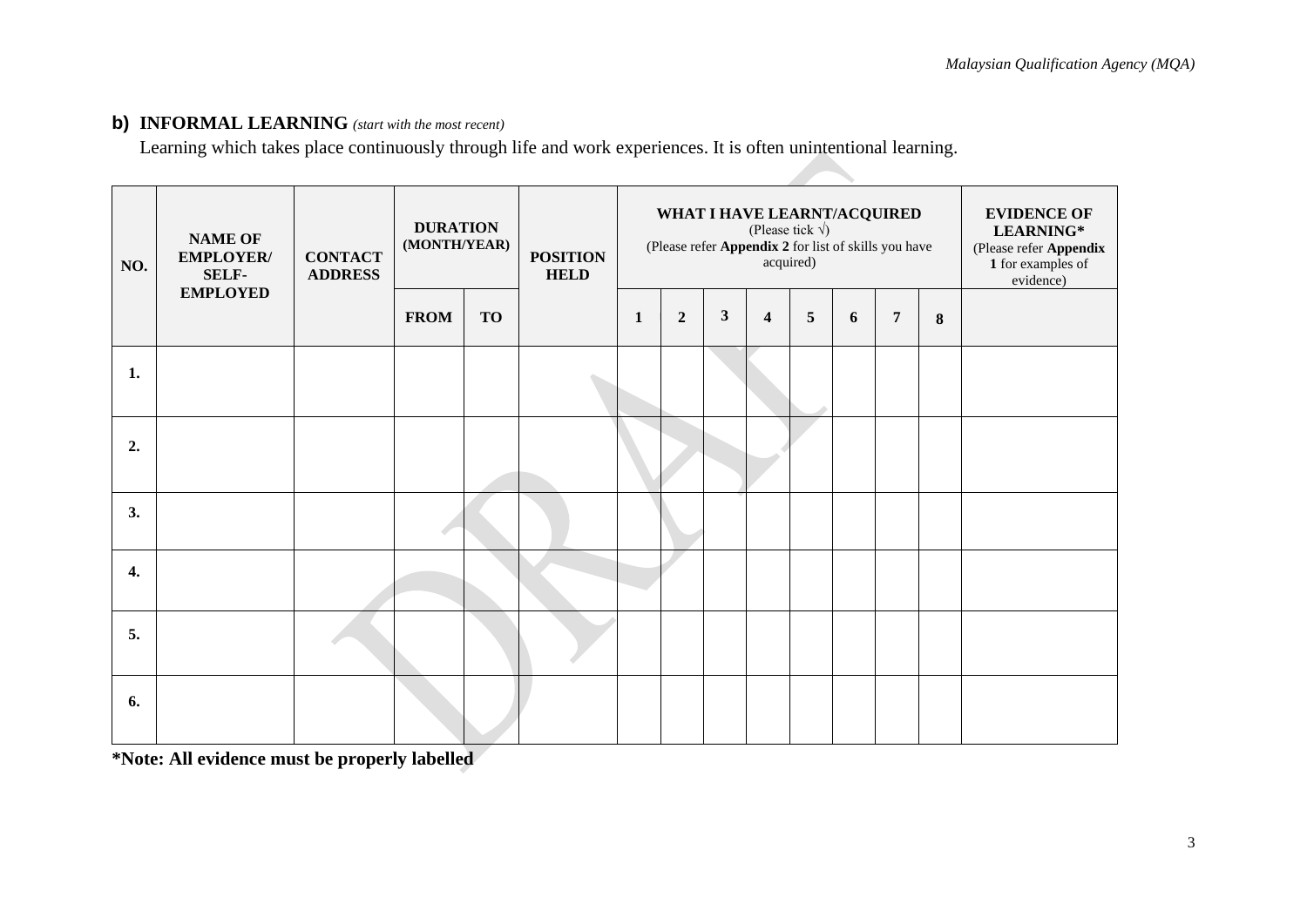|                  | <b>OTHER LEARNING ACTIVITIES</b><br>This may include your hobbies/ sports/ recreation/<br>social activities/ community service/ training given/<br>consultancy services or other activities which might | <b>YEAR</b> | WHAT I HAVE LEARNT/ACQUIRED<br>(Please tick $\sqrt{}$ )<br>(Please refer Appendix 2 for list of skills you<br>have acquired) |                |   |   |   |   |   |   | <b>EVIDENCE OF LEARNING*</b> (if any)<br>(Please refer Appendix 1 for examples of<br>evidence) |  |  |
|------------------|---------------------------------------------------------------------------------------------------------------------------------------------------------------------------------------------------------|-------------|------------------------------------------------------------------------------------------------------------------------------|----------------|---|---|---|---|---|---|------------------------------------------------------------------------------------------------|--|--|
|                  | be relevant to the competencies.                                                                                                                                                                        |             |                                                                                                                              | $\overline{2}$ | 3 | 4 | 5 | 6 | 7 | 8 |                                                                                                |  |  |
|                  |                                                                                                                                                                                                         |             |                                                                                                                              |                |   |   |   |   |   |   |                                                                                                |  |  |
| $\overline{2}$ . |                                                                                                                                                                                                         |             |                                                                                                                              |                |   |   |   |   |   |   |                                                                                                |  |  |
| 3.               |                                                                                                                                                                                                         |             |                                                                                                                              |                |   |   |   |   |   |   |                                                                                                |  |  |
| 4.               |                                                                                                                                                                                                         |             |                                                                                                                              |                |   |   |   |   |   |   |                                                                                                |  |  |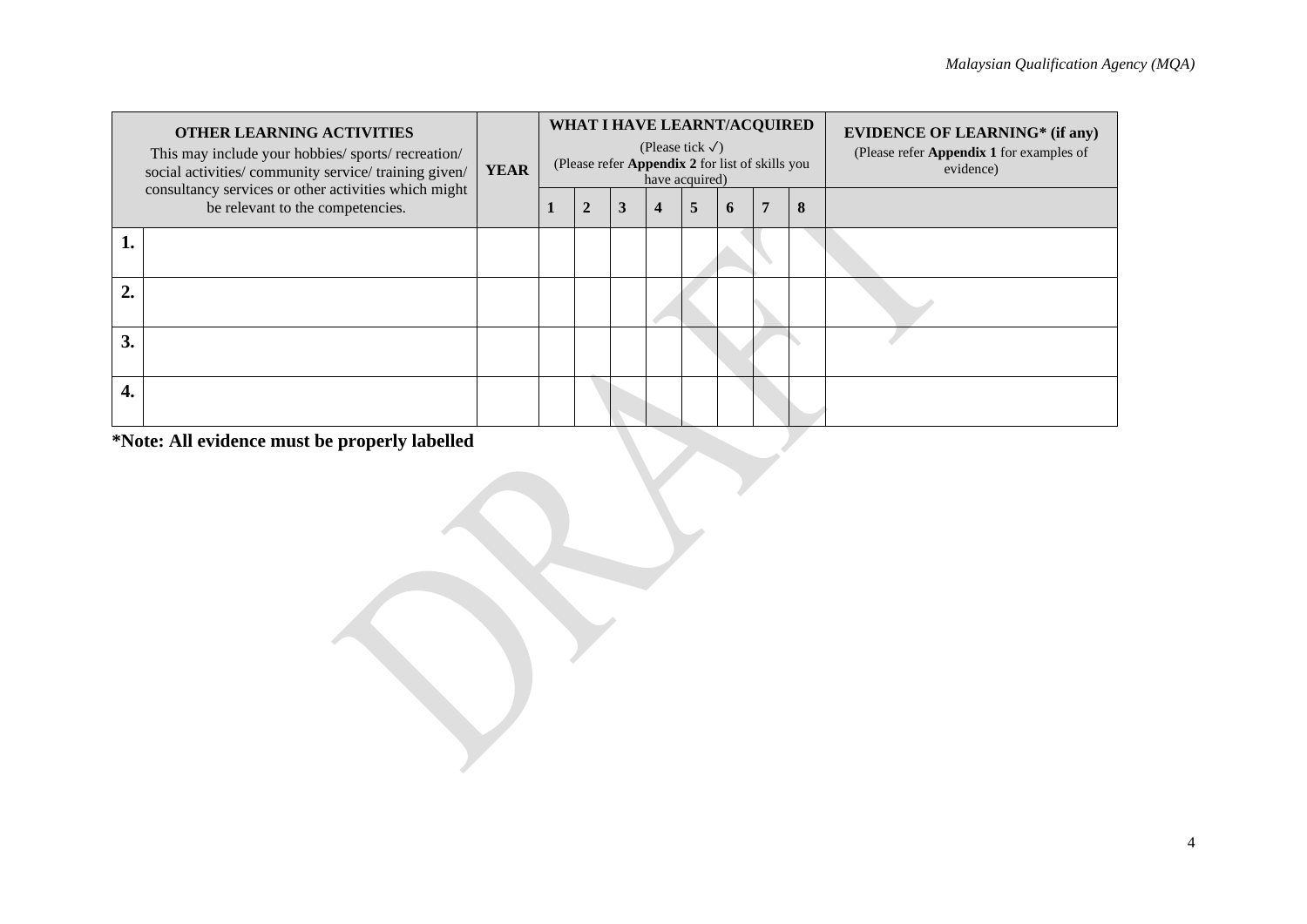## **c) NON-FORMAL LEARNING** (start with the most recent)

Learning that takes place alongside the mainstream systems of education. It may be assessed but does not normally lead to formal certification. Majority of the information here will comprise the **Micro-Credentials** that learners have acquired.

## **Part I: Micro-Credential from the accredited programme**

| NO.                | <b>NAME OF MICRO-</b><br><b>CREDENTIALS</b> | <b>ORIGIN OF</b><br><b>PROGRAMME</b><br>(with MQA<br>reference number) | <b>INSTITUTIONS</b> | <b>DATE</b><br><b>AWARDED</b> | <b>CREDIT</b><br><b>HOURS</b> | <b>GRADE</b> |   | <b>LEARNT/ACQUIRED</b><br>(Please refer Appendix 1 for<br>list of skills you have acquired) |                |                | <b>WHAT I HAVE</b><br>(Please tick $\sqrt{ }$ ) |   |                |   | <b>EVIDENCE</b><br>OF<br>LEARNING*<br>(Digital<br>Badges/Micro-<br>credential<br>Malaysian<br>Statement,<br>MMS) |
|--------------------|---------------------------------------------|------------------------------------------------------------------------|---------------------|-------------------------------|-------------------------------|--------------|---|---------------------------------------------------------------------------------------------|----------------|----------------|-------------------------------------------------|---|----------------|---|------------------------------------------------------------------------------------------------------------------|
|                    |                                             |                                                                        |                     |                               |                               |              | 1 | $\sqrt{2}$                                                                                  | 3 <sup>1</sup> | $\overline{4}$ | $5\phantom{.0}$                                 | 6 | $\overline{7}$ | 8 |                                                                                                                  |
| 1.                 |                                             |                                                                        |                     |                               |                               |              |   |                                                                                             |                |                |                                                 |   |                |   |                                                                                                                  |
| 2.                 |                                             |                                                                        |                     |                               |                               |              |   |                                                                                             |                |                |                                                 |   |                |   |                                                                                                                  |
| 3.                 |                                             |                                                                        |                     |                               |                               |              |   |                                                                                             |                |                |                                                 |   |                |   |                                                                                                                  |
| $\boldsymbol{4}$ . |                                             |                                                                        |                     |                               |                               |              |   |                                                                                             |                |                |                                                 |   |                |   |                                                                                                                  |
| 7.                 |                                             |                                                                        |                     |                               |                               |              |   |                                                                                             |                |                |                                                 |   |                |   |                                                                                                                  |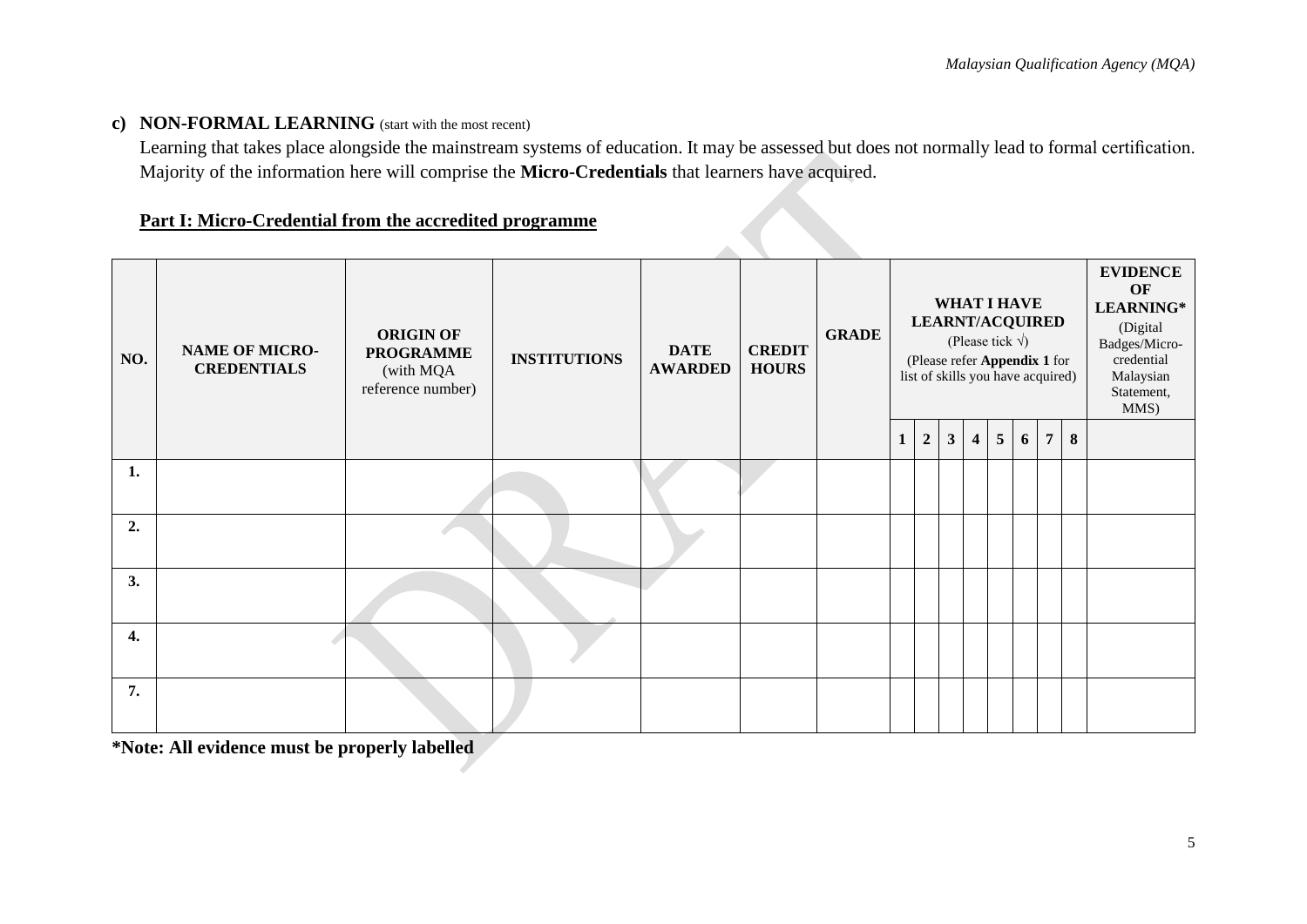| NO. | <b>NAME/TITLE</b><br>OF TRAINING<br>/COURSE etc. | <b>ORGANISER</b> | <b>DATE OF</b><br><b>COMPLETION</b> | <b>LENGTH</b><br>(Hours/<br>Days/<br>Month) | <b>GRADE</b><br>(if any) |   |                | <b>LEARNT/ACQUIRED</b><br>(Please refer Appendix 2 for list of skills |                         | WHAT I HAVE<br>(Please tick $\sqrt{ }$ )<br>you have acquired) |   |                |          | <b>EVIDENCE</b><br>OF<br>LEARNING*<br>(Please refer<br><b>Appendix 1</b> for<br>examples of<br>evidence) |
|-----|--------------------------------------------------|------------------|-------------------------------------|---------------------------------------------|--------------------------|---|----------------|-----------------------------------------------------------------------|-------------------------|----------------------------------------------------------------|---|----------------|----------|----------------------------------------------------------------------------------------------------------|
|     |                                                  |                  |                                     |                                             |                          | 1 | $\overline{2}$ | $\mathbf{3}$                                                          | $\overline{\mathbf{4}}$ | $5\phantom{.0}$                                                | 6 | $\overline{7}$ | $\bf{8}$ |                                                                                                          |
| 1.  |                                                  |                  |                                     |                                             |                          |   |                |                                                                       |                         |                                                                |   |                |          |                                                                                                          |
| 2.  |                                                  |                  |                                     |                                             |                          |   |                |                                                                       |                         |                                                                |   |                |          |                                                                                                          |
| 3.  |                                                  |                  |                                     |                                             |                          |   |                |                                                                       |                         |                                                                |   |                |          |                                                                                                          |
| 4.  |                                                  |                  |                                     |                                             |                          |   |                |                                                                       |                         |                                                                |   |                |          |                                                                                                          |
| 5.  |                                                  |                  |                                     |                                             |                          |   |                |                                                                       |                         |                                                                |   |                |          |                                                                                                          |
| 6.  |                                                  |                  |                                     |                                             |                          |   |                |                                                                       |                         |                                                                |   |                |          |                                                                                                          |
| 7.  |                                                  |                  |                                     |                                             |                          |   |                |                                                                       |                         |                                                                |   |                |          |                                                                                                          |

 $\sim$ 

## **Part II: Non-formal learning comprising short courses/workshops/seminars/conferences or training courses**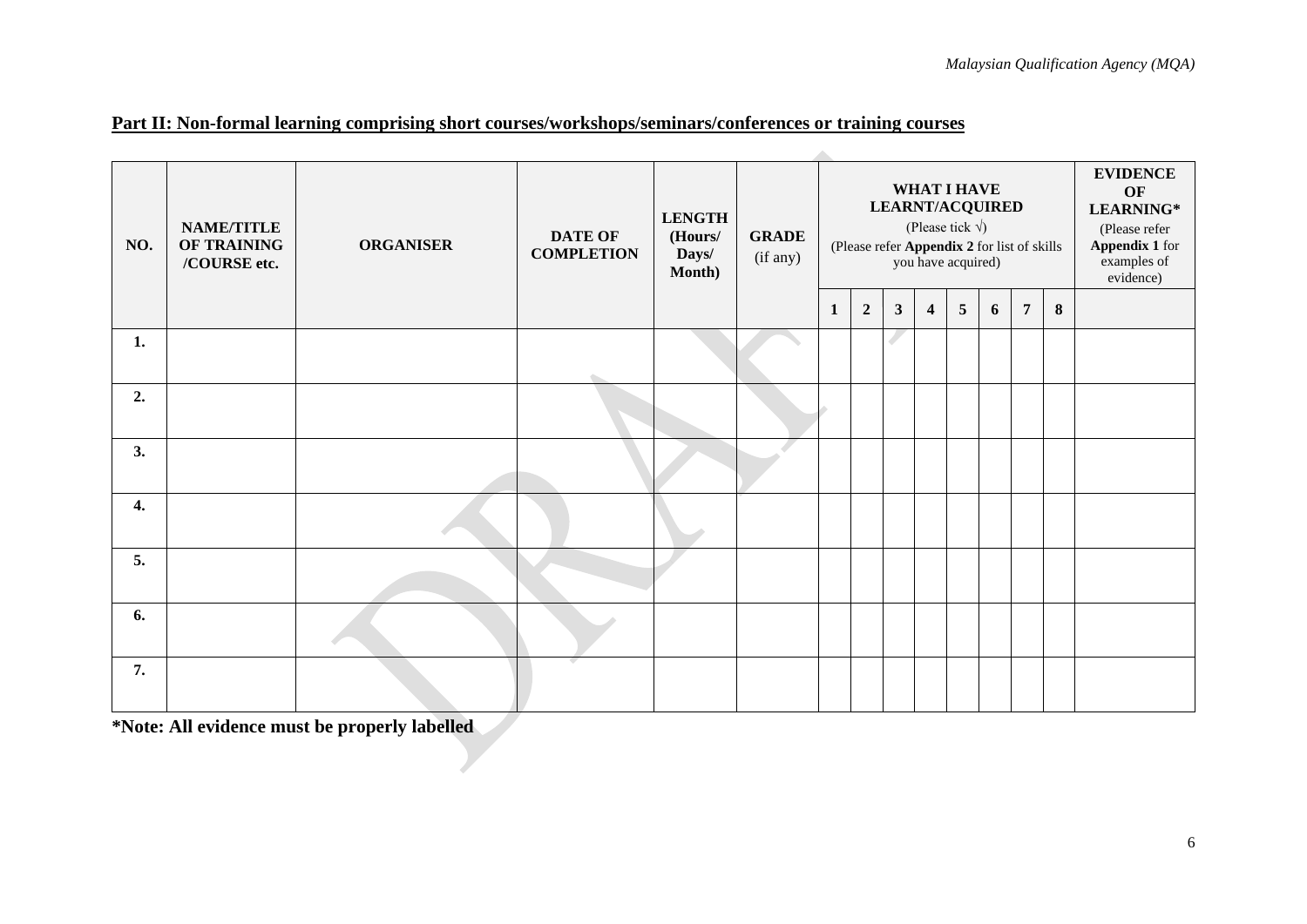# **d) LANGUAGE COMPETENCY**

|    | <b>LANGUAGE</b> |                  | <b>LEVEL OF COMPETENCE</b> (Please tick $\checkmark$ )<br>1: POOR; 2: AVERAGE; 3: GOOD; 4: EXCELLENT |  |  |  |  |                |  |  |                 |  |  |                |  |  |  |
|----|-----------------|------------------|------------------------------------------------------------------------------------------------------|--|--|--|--|----------------|--|--|-----------------|--|--|----------------|--|--|--|
|    |                 | <b>LISTENING</b> |                                                                                                      |  |  |  |  | <b>READING</b> |  |  | <b>SPEAKING</b> |  |  | <b>WRITING</b> |  |  |  |
|    |                 |                  |                                                                                                      |  |  |  |  |                |  |  |                 |  |  |                |  |  |  |
|    |                 |                  |                                                                                                      |  |  |  |  |                |  |  |                 |  |  |                |  |  |  |
| ∸∙ |                 |                  |                                                                                                      |  |  |  |  |                |  |  |                 |  |  |                |  |  |  |
|    |                 |                  |                                                                                                      |  |  |  |  |                |  |  |                 |  |  |                |  |  |  |
|    |                 |                  |                                                                                                      |  |  |  |  |                |  |  |                 |  |  |                |  |  |  |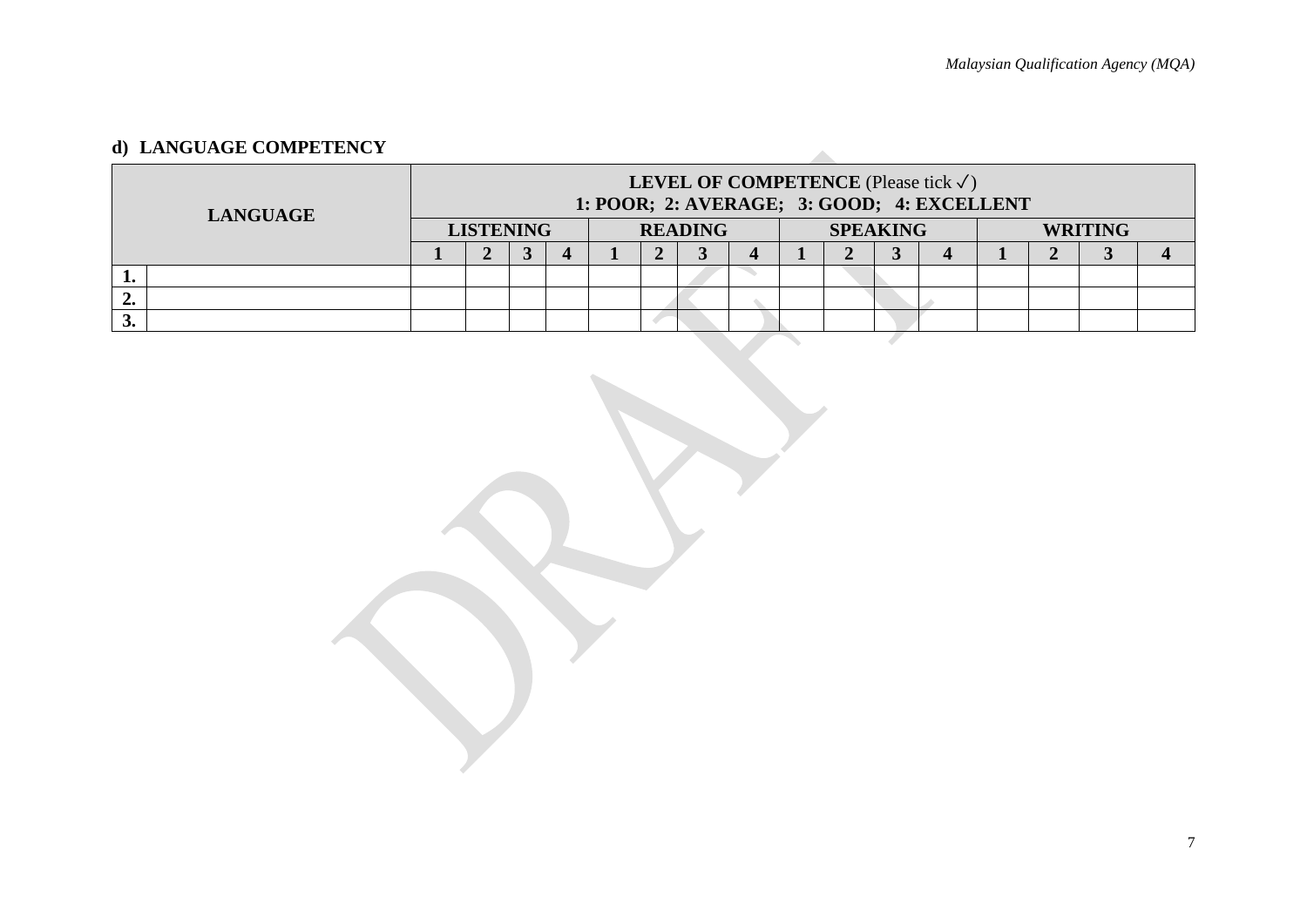### **SELF ASSESSMENT/REFLECTION**

### **Describe how your prior learning experiences will prepare you for the intended level of study (at least 500 words):**

- 1. Why do you want to pursue this intended programme of study after gathering the relevant credits through the Micro-Credential track?
- 2. How is your personal prior learning experience applicable to/related to/relevant to your chosen programme and level of study? *(You may provide your description based on how your prior experiential learning has improved your knowledge, skills set, professionalism, communication, leadership, problem solving etc).*
- 3. How will the completion of this programme help you in your life?
- *4.* What are your action plans in ensuring the successful completion of your programme?

*(Commitment, time management, financial resources and support etc).*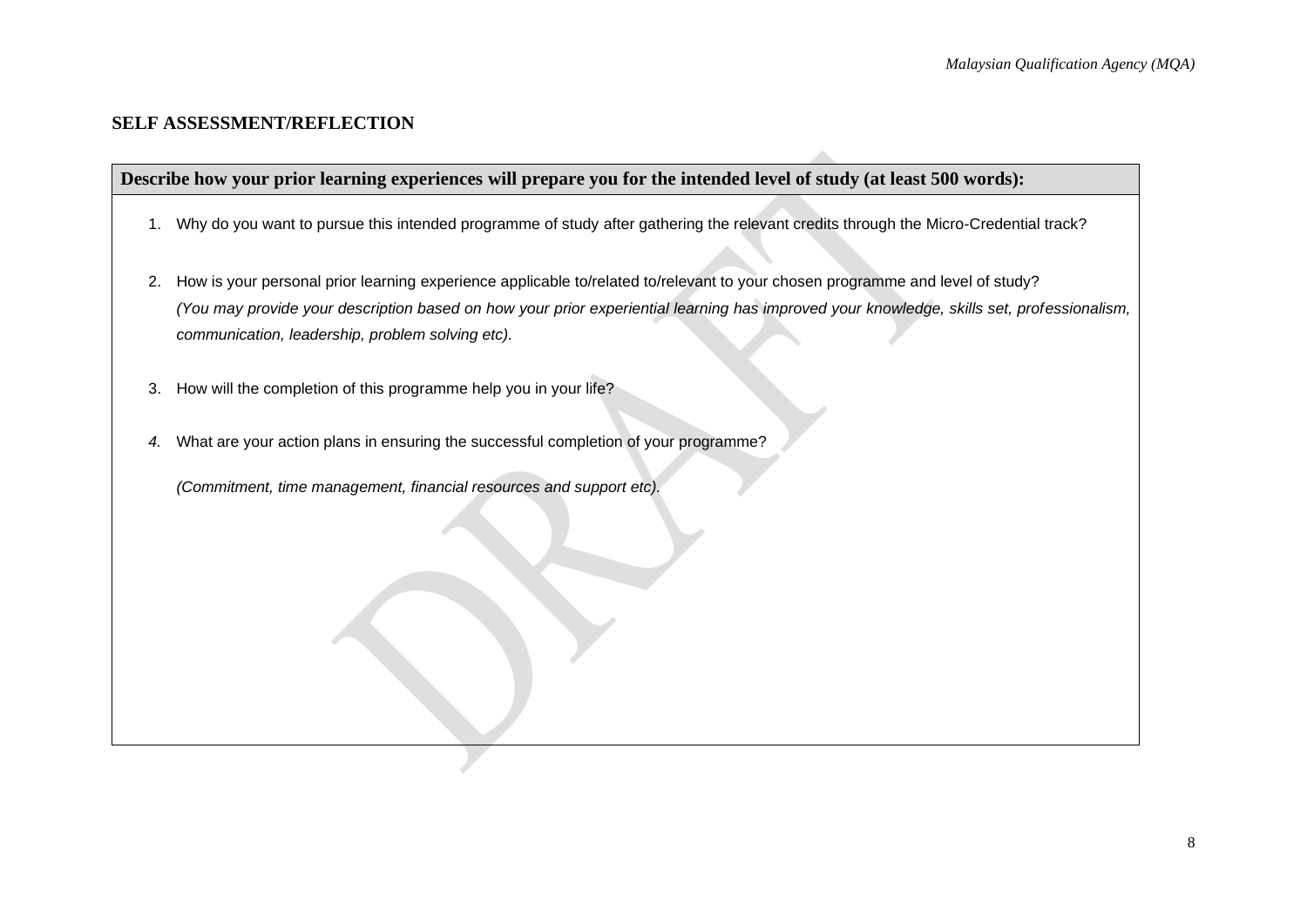# **REFEREES** *(Family members and relatives cannot serve as referees)*

| <b>Name</b>          |                |                     |
|----------------------|----------------|---------------------|
| <b>Position</b>      |                |                     |
| Organisation         |                |                     |
| <b>Phone number</b>  | <b>OFFICE:</b> | <b>MOBILE:</b>      |
|                      | (Compulsory)   | <i>(Compulsory)</i> |
| <b>Email address</b> |                |                     |
| Relationship         |                |                     |
|                      |                |                     |

| <b>Name</b>          |                |                     |  |  |  |  |  |  |
|----------------------|----------------|---------------------|--|--|--|--|--|--|
| <b>Position</b>      |                |                     |  |  |  |  |  |  |
| Organisation         |                | <b>C</b>            |  |  |  |  |  |  |
| <b>Phone number</b>  | <b>OFFICE:</b> | <b>MOBILE:</b>      |  |  |  |  |  |  |
|                      | (Compulsory)   | <i>(Compulsory)</i> |  |  |  |  |  |  |
| <b>Email address</b> |                |                     |  |  |  |  |  |  |
| Relationship         |                |                     |  |  |  |  |  |  |
|                      |                |                     |  |  |  |  |  |  |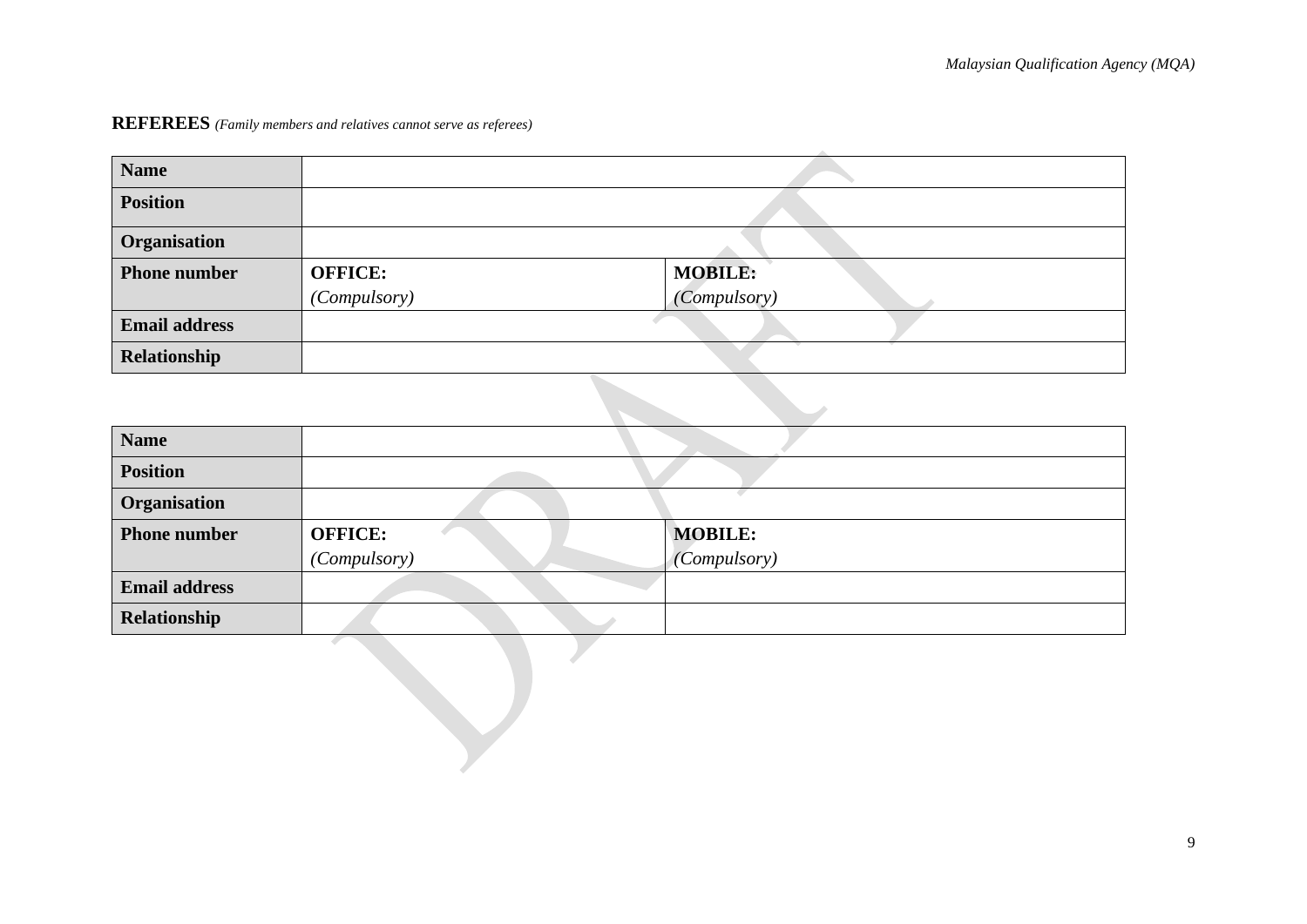# **PART 4: SELF DECLARATION**

| I hereby declare that all of the information/documents provided to support this application are authentic, true and accurate. I fully     |  |
|-------------------------------------------------------------------------------------------------------------------------------------------|--|
| understand the Terms and Conditions of the application and agree that my application will be rejected if I have falsified any information |  |
| in any way.                                                                                                                               |  |

Signature:

Name:

Date: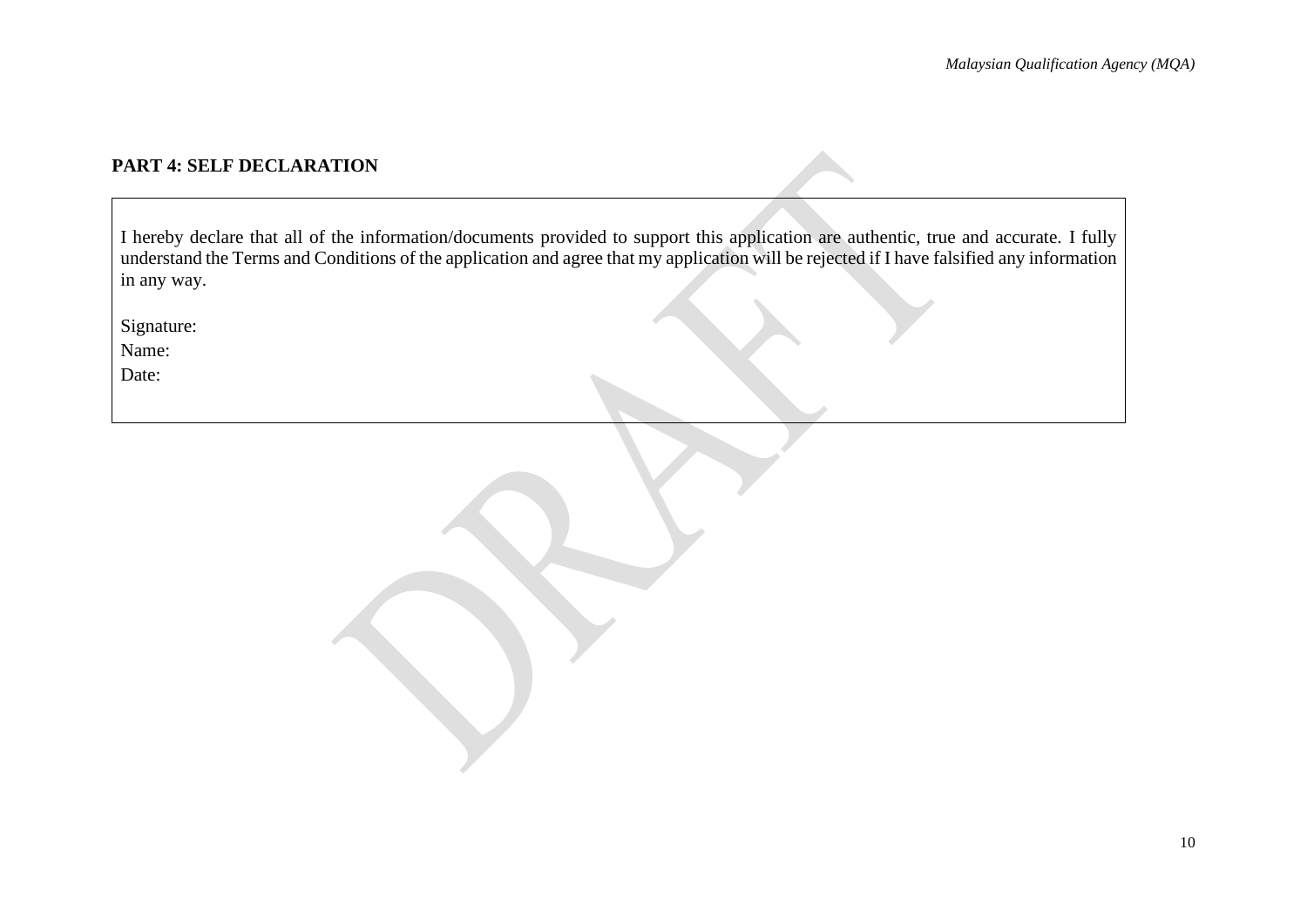# **Appendix 1**

**LIST OF EVIDENCE** Evidence that can be provided for application

| Evidence that can be provided for application<br><b>Direct Evidence</b> | <b>Indirect Evidence</b>                          |
|-------------------------------------------------------------------------|---------------------------------------------------|
| <b>Certificates</b>                                                     | <b>Written Records</b>                            |
| You can provide copies of your qualification                            | You can provide copies of                         |
| School certificates<br>$\bullet$                                        | <b>Diaries</b>                                    |
| <b>Statement of results</b>                                             | Records                                           |
| Courses completed at work                                               | Journals                                          |
| Digital badges/Malaysian Micro-Credentials Statement (MMS)              | Articles                                          |
| (The Digital Badge must contain the information embedded in the MMS)    |                                                   |
| <b>Work samples</b>                                                     | E-mail                                            |
| You can provide samples of your work                                    | You can provide copies of email communications    |
| Drawings or photographs<br>$\bullet$                                    | which verify                                      |
| Reports                                                                 | <b>Customer</b> feedback                          |
| Written materials                                                       | Work ctivities                                    |
| Projects                                                                | Written skills                                    |
| Objects                                                                 |                                                   |
| Work of arts                                                            |                                                   |
| <b>Records of workplace activities</b>                                  | <b>Supporting letters</b>                         |
| You can provide documents that verify your work activities              | You can provide letters to verify your claim from |
| <b>Notes</b><br>$\bullet$                                               | Employers                                         |
| Emails                                                                  | Community group                                   |
| Completed worksheets                                                    | People you have work with (paid and unpaid        |
| Workplace agreeement                                                    | work)                                             |
| Contracts                                                               |                                                   |
| <b>Documents</b>                                                        |                                                   |
| You can provide evidence that shows what you have done in your life     |                                                   |
| Media articles                                                          |                                                   |
| Meritoriuos Awards                                                      |                                                   |

**Allen**